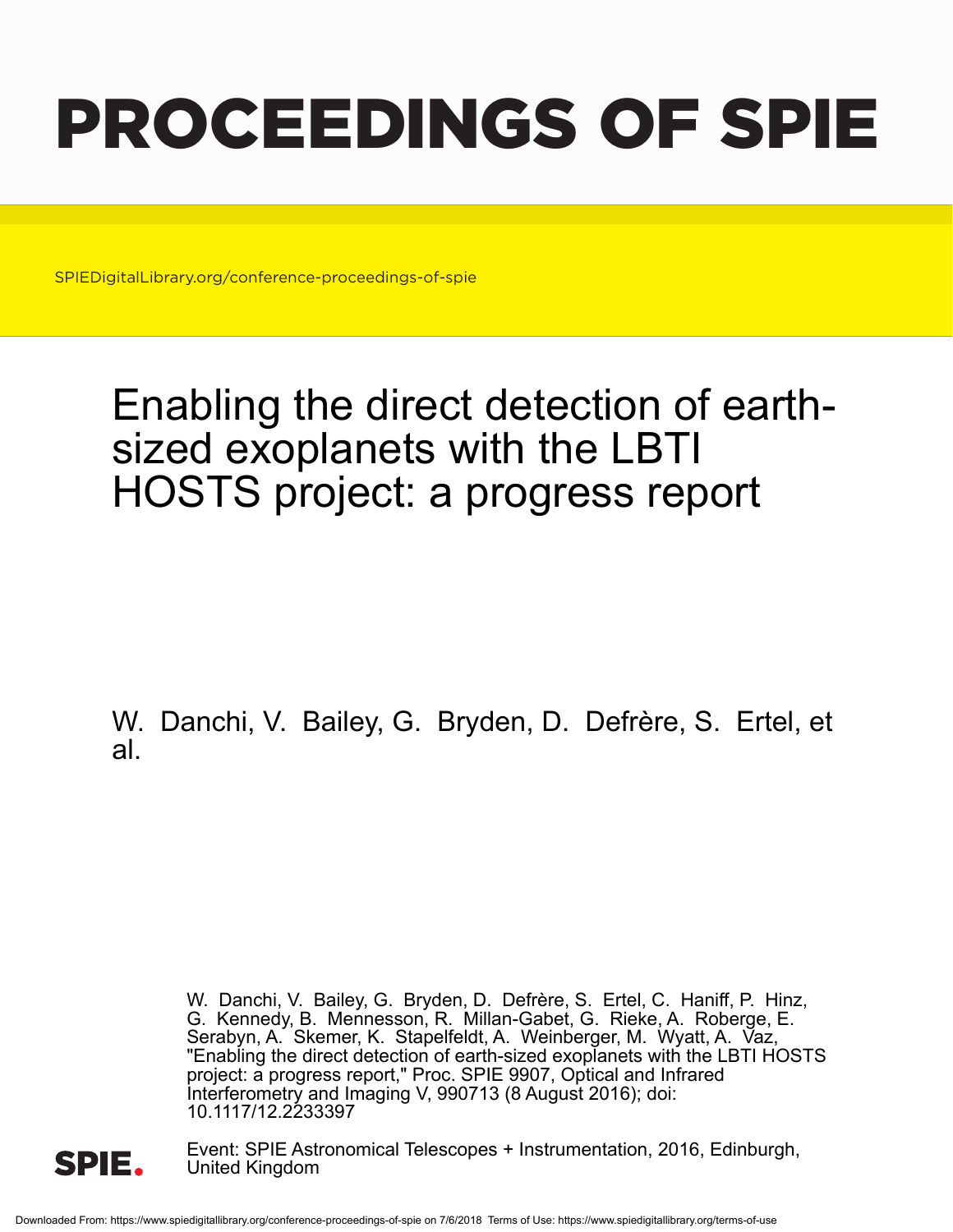### **Enabling the Direct Detection of Earth-sized Exoplanets with the LBTI HOSTS Project: A Progress Report**

W. Danchi<sup>1a</sup>, V. Bailey<sup>b</sup>, G. Bryden<sup>c</sup>, D. Defrère<sup>b</sup>, S. Ertel<sup>b</sup>, C. Haniff<sup>d</sup>, P. Hinz<sup>b</sup>, G. Kennedy<sup>d</sup>, B. Mennesson<sup>c</sup>, R. Millan-Gabet<sup>e</sup>, G. Rieke<sup>b</sup>, A. Roberge<sup>a</sup>, E. Serabyn<sup>c</sup>, A. Skemer<sup>b</sup>, K. Stapelfeldt<sup>a</sup>, A. Weinberger<sup>f</sup>, M. Wyatt<sup>d</sup>, A. Vaz<sup>b</sup>

<sup>a</sup>NASA Goddard Space Flight Center, Greenbelt, MD; <sup>b</sup>University of Arizona, Tucson, AZ, <sup>c</sup>Jet Propulsion Laboratory, Pasadena, CA; <sup>d</sup>University of Cambridge, Cambridge, UK; <sup>e</sup> Jet Propulsion Laboratory, Pasadena, CA; <sup>d</sup>University of Cambridge, Cambridge, UK;<br><sup>e</sup> California Institute of Technology, Pasadena, CA; <sup>f</sup>Carnegie Institution, Washington, DC

#### **ABSTRACT**

NASA has funded a project called the Hunt for Observable Signatures of Terrestrial Systems (HOSTS) to survey nearby solar type stars to determine the amount of warm zodiacal dust in their habitable zones. The goal is not only to determine the luminosity distribution function but also to know which individual stars have the least amount of zodiacal dust. It is important to have this information for future missions that directly image exoplanets as this dust is the main source of astrophysical noise for them. The HOSTS project utilizes the Large Binocular Telescope Interferometer (LBTI), which consists of two 8.4-m apertures separated by a 14.4-m baseline on Mt. Graham, Arizona. The LBTI operates in a nulling mode in the mid-infrared spectral window (8-13 µm), in which light from the two telescopes is coherently combined with a 180 degree phase shift between them, producing a dark fringe at the location of the target star. In doing so the starlight is greatly reduced, increasing the contrast, analogous to a coronagraph operating at shorter wavelengths. The LBTI is a unique instrument, having only three warm reflections before the starlight reaches cold mirrors, giving it the best photometric sensitivity of any interferometer operating in the mid-infrared. It also has a superb Adaptive Optics (AO) system giving it Strehl ratios greater than 98% at 10 µm. In 2014 into early 2015 LBTI was undergoing commissioning. The HOSTS project team passed its Operational Readiness Review (ORR) in April 2015. The team recently published papers on the target sample, modeling of the nulled disk images, and initial results such as the detection of warm dust around η Corvi. Recently a paper was published on the data pipeline and on-sky performance. An additional paper is in preparation on β Leo. We will discuss the scientific and programmatic context for the LBTI project, and we will report recent progress, new results, and plans for the science verification phase that started in February 2016, and for the survey.

**Keywords:** debris disks, exozodiacal dust, stellar interferometry, nulling interferometry, exoplanet detection, infrared astronomy

#### **1. INTRODUCTION**

NASA is currently embarked on a long-term mission to search for exoplanets in the habitable zones of nearby sun-like stars, with the goal of detecting and characterizing rocky Earth-sized planets, which might have liquid water on their surfaces and oxygen in their atmospheres indicative of non-equilibrium atmospheric chemistry caused by life on those exoplanets.

Over the past two decades mission concepts have been developed at infrared and at visible wavelengths, initially called the Terrestrial Planet Finder – Interferometer (TPF-I) and the Terrestrial Planet Finder – Coronagraph (TPF-C), respectively [1]. The latter mission concept has provided the scientific and technical foundation for current studies of the Wide Field Infrared Space Telescope (WFIRST) - Astrophysics Focused Telescope Asset (AFTA) internal coronagraph, which utilizes one of two 2.4-m visible wavelength space telescopes donated by the intelligence community to NASA. Also last year NASA completed studies of two Probe-class mission concepts (~\$1B USD), one

Optical and Infrared Interferometry and Imaging V, edited by Fabien Malbet, Michelle J. Creech-Eakman, Peter G. Tuthill, Proc. of SPIE Vol. 9907, 990713 © 2016 SPIE · CCC code: 0277-786X/16/\$18 · doi: 10.1117/12.2233397

<sup>&</sup>lt;sup>1</sup> william.c.danchi@nasa.gov; phone 1 301 286-4586; fax 1 301 286-7230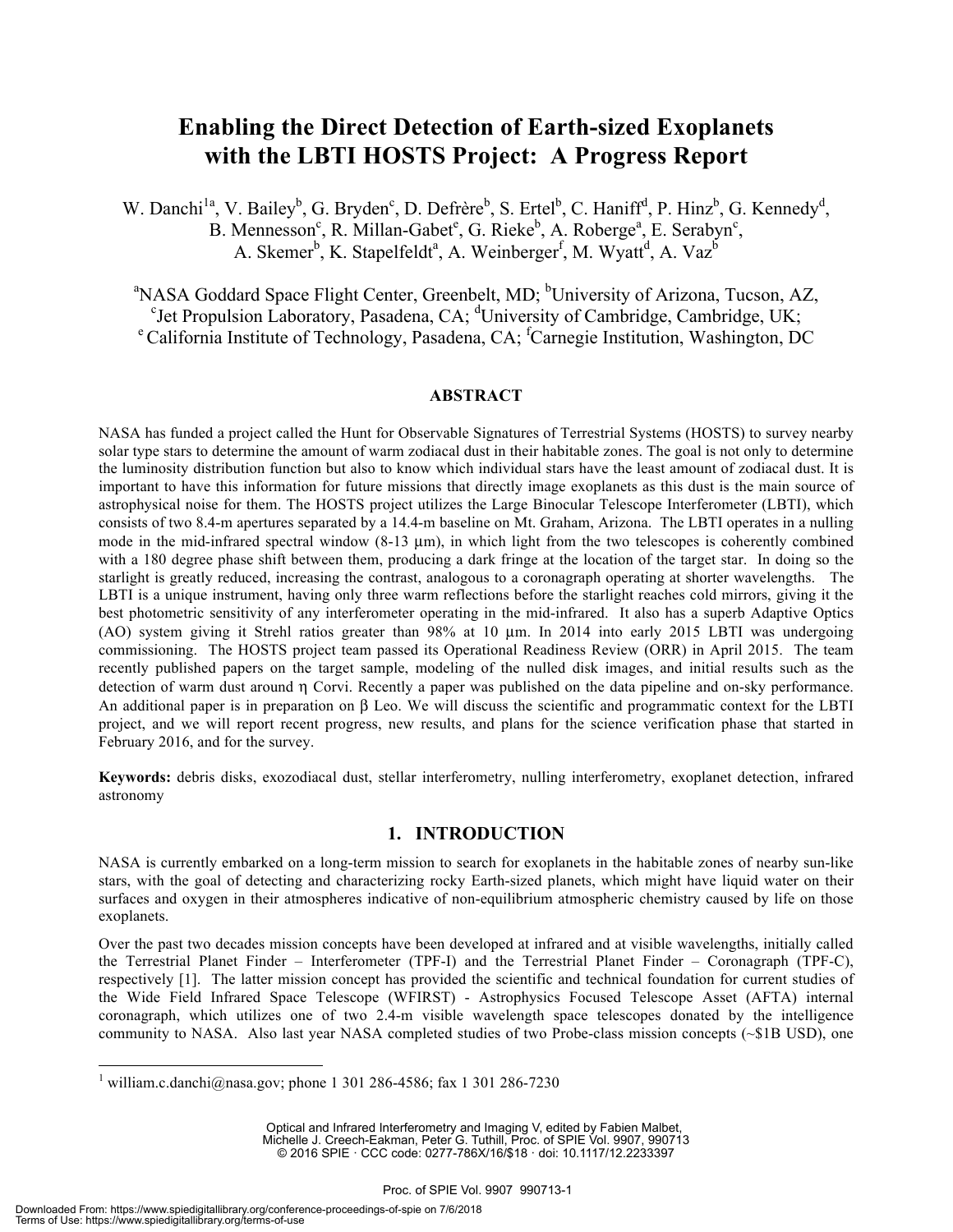with an internal coronagraph on a 1+ m class telescope, called Exo-C [2], a concept called Exo-S, with a telescope of a similar size and a moderately-sized starshade [3]. These activities stem from the endorsement by Astro2010 Decadal Survey [4] of the search for new worlds. The survey chose the WFIRST mission as its top priority for large missions, and the New Worlds Technology Development Program, was selected to be the top priority in the medium-size mission category. The probe-class mission concepts were studied in case the WFIRST-AFTA - coronagraph mission was not brought into the implementation phase. However, during this past fiscal year, WFIRST-AFTA with a coronagraph baselined for the mission passed extensive reviews and entered into a Phase A start.

The search for life on planets around other worlds is observationally extremely difficult for two main reasons. First, at visible wavelengths (at around 600 nm) the contrast-ratio between the star and the reflected light for the planet when the planet is at maximum elongation is of the order of  $10^{-10}$  and the contrast ratio in the mid-infrared (10  $\mu$ m) is of the order of  $10^{-7}$ . Second, dusty disks, which are the remnants of the primordial protoplanetary disks in which the planets formed, act as a source of astrophysical background noise and source confusion in the measurements if the dust density is larger than about ten times that of our solar system and/or if the dusty material is clumpy, respectively [5].

Around our solar system, such dust is created by collisions of asteroids and the evaporation of comets. This warm dust extends from the asteroid belt inward to the point at which dust is sublimated by the heat from the Sun. Cold dust also exists in our solar system in the Edgeworth-Kuiper belt. The dust that affects observations of exoplanets in the habitable zone is the warm component of the dust, called exozodiacal dust by analogy with our own zodiacal dust.

The Astro2010 survey committee discussed the importance of determining exozodiacal dust levels around nearby stars and it specifically mentioned the *"… need to characterize the level of zodiacal light present so as to determine, in a statistical sense if not for individual prime targets, at what level starlight scattered from dust will hamper planet detection"* [4].

The effect of the exozodiacal dust on the performance of planet detection and characterization missions has been discussed in a paper by Roberge et al. [5]. These researchers showed that the integration time to detect a planet as a function of zodiacal dust levels (or zodi level) for coronagraphic instruments on telescopes of different diameters  $-2$ , 4-, and 8-meters. They showed that the integration time goes as the telescope diameter,  $D<sup>4</sup>$ , and linearly with the zodi level. Here we use the term "zodi" to mean that the detected emission is equivalent to that of our own solar system, using the optical depth and vertical and in plane density and temperature structure of the debris disk as defined by the Kelsall model (Kelsall et al. [6]).

Recently, Defrère et al. [7] examined the detectability of exo-Earths in clumpy debris disks, using a collisional grooming algorithm that simultaneously solves the equations of motions of small dust grains, including interactions with a planet on a circular orbit around the host star, and number flux equations that includes the destruction of grains via grain-grain collisions, as discussed in detail in the paper by Stark et al. [8]. The results of the model employed by Defrère et al. [7] are shown in Figure 1. Here the effect of exozodi on the detectability of the Sun-Earth system at 10 pc is displayed in a series of images that are produced by a PIAA coronagraph, and an exozodi cloud corresponding to 1, 5, and 10 times the solar system zodi level (left two columns), and 20, 50, and 100 zodis on the right two columns. The images on the left of each set of two columns are the images from the PIAA coronagraph itself, and on the right the result of a PSF fitting algorithm that fits and subtracts the zodi from the images. Note that starting on the bottom left corner at a level of approximately 10 zodis, an additional detection is made a few degrees from the location of the Earth, which is from a dust clump, created by planet trailing grains that were included in the model (Stark et al. [8]). At zodi levels of 20 or higher the Earth itself becomes increasing difficult to detect, and the algorithm instead consistently finds only the dust clump.

This paper describes progress on a ground-based survey designed to measure the mean level of exozodiacal dust (exozodi) in the habitable zone around nearby solar type stars and the level of exozodi around nearby important target stars for direct imaging missions. This survey, funded by NASA, utilizes the unique Large Binocular Telescope Interferometer (LBTI). Formally it is called the Hunt for Observable Signatures of Terrestrial Planets (HOSTS) program. The overall HOSTS teams includes an LBTI instrument team led by Principal Investigator, P. Hinz, instrument scientists D. Defrère and S. Ertel, and a science team competitively selected by NASA. This paper is one of several contributions by the team for this conference. An overview of the LBTI as an interferometer and general purpose L, M, and N band imager by Hinz et al. [9] [9907-03] was presented on Monday. Defrère et al. [10] (9907-50) presented a paper on improvements to the system that are in progress. The nulling precision of the LBTI is being improved by measuring and correcting the differential path length between the two telescopes, caused by fluctuations in the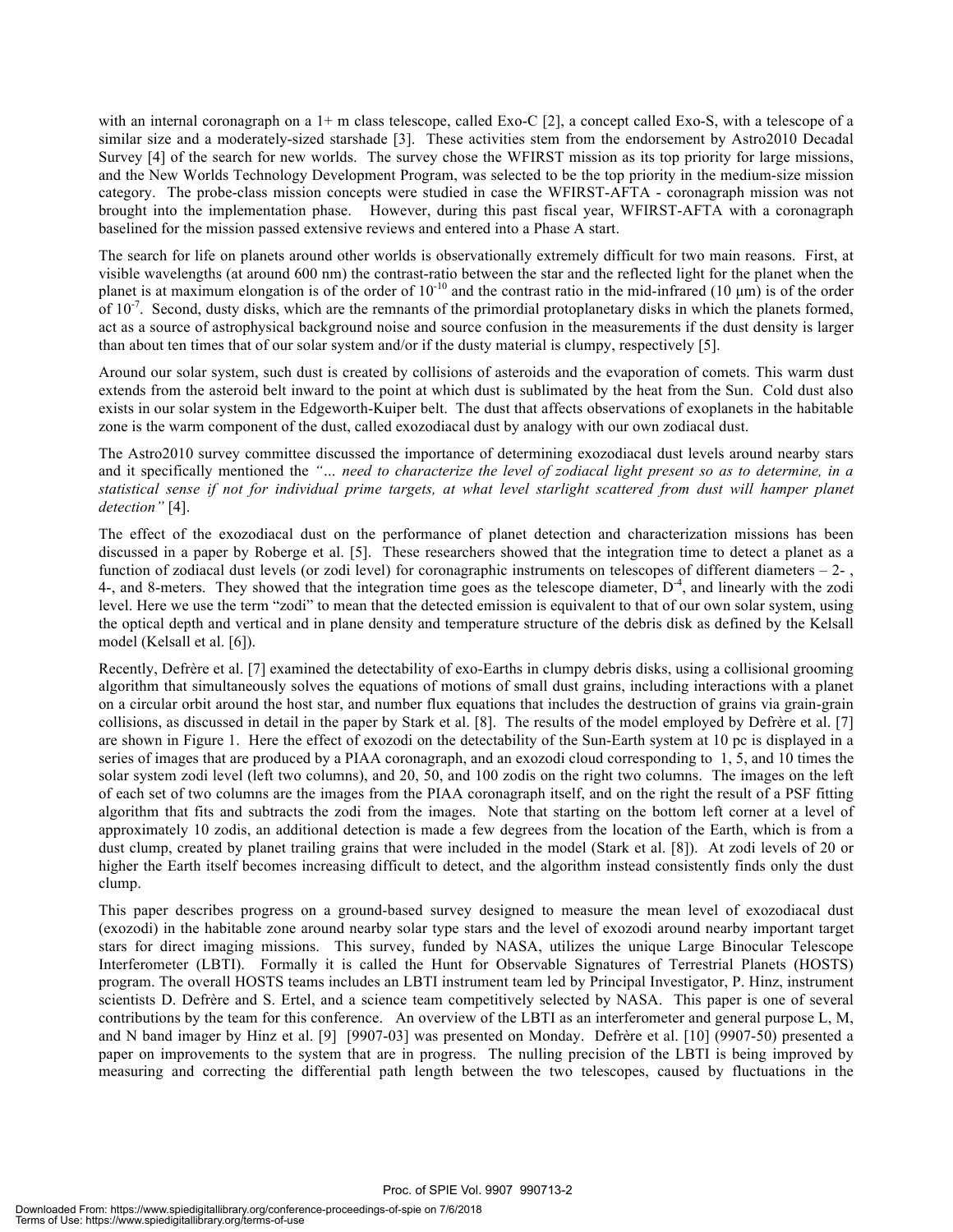Precipitable Water Vapor (PWV) of their atmospheric columns. Improvements to the precision of the null depth and associated parameters, based on the statistical behavior of the null data utilize an analysis technique called Null Self-Calibration (NSC), are presented in a paper by Mennesson et al. [11] (9907-32)

For the remainder of this paper we discuss progress on the exozodiacal dust problem, emphasizing the growing body of results for debris disk architectures that vary between different stars included cold, hot, and warm dust. Interesting correlations are just beginning to emerge. Next, we briefly discuss the LBTI instrument, and some recent papers from the HOSTS team, including ones on the HOSTS sample, modeling, first results, and on data reduction and on-sky performance, and the status and future of the project.



system at 10 pc, in which the images are produced by a PIAA coronagraph, and an exozodi cloud corresponding to 1, 5, and 10 times the solar system zodi level on the left column, and 20, 50, and 100 zodis on the right column. The images on the left of each column are the images from the PIAA coronagraph itself, and on the right the result of a PSF fitting algorithm that fits and subtracts the zodi from the images. Note that starting on the bottom left corner at a level of approximately 10 zodis, an additional detection is made a few degrees from the location of the Earth, which is from a dust clump, created by planet trailing grains that were included in the model [7]. At zodi levels of 20 or higher the Earth itself becomes increasing difficult to detect, and the algorithm instead consistently finds only the dust clump.

#### **2. THE STATE OF EXOZODIAL DUST OBSERVATIONS**

#### **2.1 Cold Dust**

ISO, Spitzer and *Herschel* -- that allowed astronomers to search for infrared excesses in the Spectral Energy Observationally studies of the exozodi began with discoveries from a succession of cooled infrared satellites -- *IRAS,*  Distributions (SEDs) of main-sequence stars in the solar neighborhood.

For this paper we focus primarily on F, G, and K spectral types of nearby stars that are most important from a exoplanet detection standpoint. However, we begin briefly with some important results that firmly established the nature and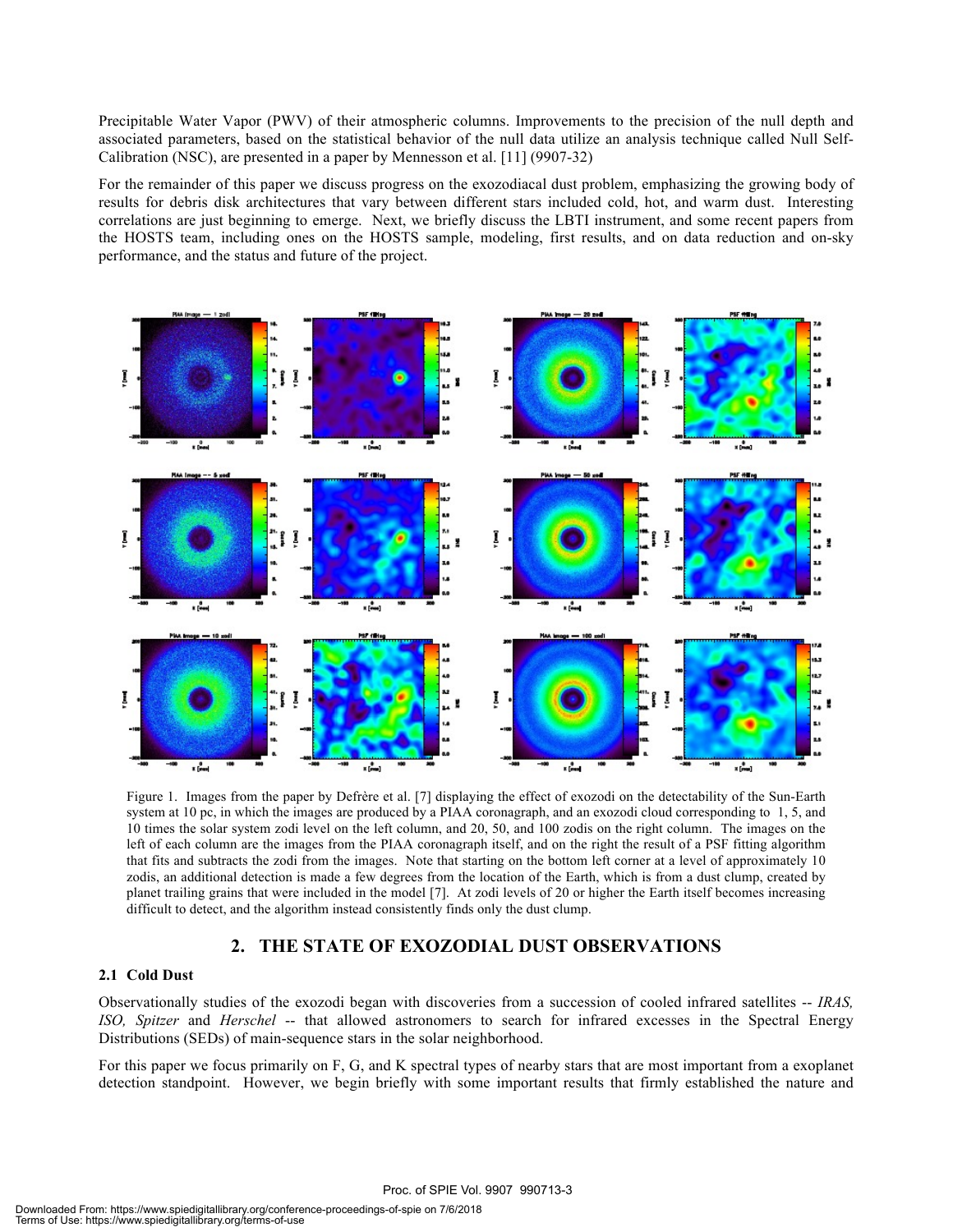existence of exozodiacal dust as debris material remaining after the protoplanetary disk was dissipated following the formation of exoplanets.

Using the 24 µm channel of the MIPS photometer on *Spitzer*, Rieke et al. [12], [13] performed a study of 266 mainsequence A stars within a distance of 150 pc of the Sun. They showed that the fraction of stars with an excess (as compared to that of the emission from the photosphere) decreased from  $\sim$ 25% for the youngest stars in the sample (~10 Myr) to  $\sim$ 1% for stars older than >190 Myr. Strong excesses were observed well past the initial falloff ( $\sim$ 500 Myr) indicating that dust was being created in episodic collisions of asteroids or other small bodies within these systems.

Focusing on nearby F, G, K stars observed by Spitzer, Bryden et al. [14] found that 14 of 146 stars in their sample had infrared excesses at 24 and/or 70 µm, with just a single star with an excess only at 24 µm. The remaining 13 stars had stronger emission at 70 µm consistent with cold dust >10 AU from the star. These authors found a marginally lower detection rate for stars with planets than those without planets, but the result was inconclusive as the observed difference was not statistically significant. Lawler et al. [15] used data from the 30-34  $\mu$ m band of the IRS instrument on Spitzer, with a sample of 152 nearby stars. They found the fraction of stars with an excess was about 12%, similar to that of Bryden et al. [16]. However, the fraction at the short wavelength band (8.5-12  $\mu$ m) was only 1%. These observations constrained the mean zodiacal dust level to be less than 1000 times that of the solar system for warm dust, and 100 times that of the solar system for cool dust. No correlation was seen with metallicity or spectral type (Bryden et al. [14]), but all of the studies were consistent with an age correlation, i.e., stars less than 1 Gyr old were more likely to have excesses than older stars like the Sun.

Importantly, the observational limitations of debris disk surveys at 24 µm with *Spitzer* became evident as detections required fluxes more than 10% above the photosphere due to errors in estimation of the photospheric levels, as well as flat fielding errors (see Siercho et al. [17]; Bryden et al. [16]). At 70 µm the Spitzer observations were limited by extragalactic background source confusion and by Galactic cirrus (Bryden et al. [16]).

The *Herschel* Space Observatory had sufficient sensitivity (with the PACS instrument at 100 and 160 µm) to detect the emission from the equivalent of our own Edgeworth-Kuiper belt around nearby solar type stars. Two Open Time Key Projects were devoted to debris disk observations. The DUNES project (C. Eiroa, PI) focused on a volume-limited sample of 123 FGK stars within 25 pc of the Sun. The key feature of DUNES was that for each star the integration time is adjusted to detect its photosphere with SNR=5. The DEBRIS project (P.I., B. Mathews) observed a larger number of stars with the integration time adjusted to a particular flux density limit. Both projects shared 106 stars. The DUNES project increased the incidence rate of discs around the DUNES sample from ~12.1% +/- 5% before Herschel to 20.2%  $+/- 2\%$ , and  $\sim$ 52% of detected disks were resolved (Eiroa et al. [18]).

Recently, Montesinos et al. [19] published a paper discussing the combined full sample of 177 stars from the DUNES survey, including 54 additional stars that were shared with the DEBRIS consortium, as well as the original partial sample of 123 stars published by Eiroa et al. [18]. Focusing on a subsample of 105 stars within 15 pc, Montesinos et al. [19] found incidence rates for different spectral types as follows, for F stars, the rate was  $26\% + 21\% - 14\%$  (6/23 F stars), for G stars 21% +17% - 11% (7/33 G stars), and K stars  $20% + 14%$  -9% (10/49 K stars). Combining results from the all the spectral types taken together, the occurrence rate was 22% + 8% -7% (95% confidence level). They also found that the median zodi level, in terms of the ratio  $L_{dust}/L_{star}$  for each spectral type was 7.8  $\times$  10<sup>-7</sup> for F stars, 1.4  $\times$  10<sup>-6</sup> for G stars, and  $2.2 \times 10^{-6}$  for K stars. Another important finding from this work was that the incidence of debris disks was not particularly dependent on stellar age as indicated by the subsample of young active stars compared to the subsample of inactive older stars. However, as expected from collisional models, the fractional luminosity tended to decrease with increasing age, indicating a gradual erosion of the debris disks.

#### **2.2 Hot Dust**

Hot exozodi dust was detected several years ago using precision visibility measurements obtained with the FLUOR instrument on the CHARA array (di Folco et al. [20], Absil et al. [21], Absil et al. [22]) based on a sample of 42 stars with spectral types ranging from A to K stars over the time period from 2005 to 2011. The FLUOR instrument was able to obtain measurements of the squared visibility  $(V^2)$  with a precision of approximately 0.3% for the short baseline (S1 to S2) of CHARA of about 34 m. These measurements relied on observations of a small difference in V due to extended emission from hot exozodiacal dust at angular separations of 30 to 100 mas around nearby main sequence stars (Absil et al. [22]). The extended emission produced a small drop in  $V^2$  compared to that expected from the stellar photosphere. During the survey one of the stars was eliminated, which was found to have a close companion. Of the remaining stars,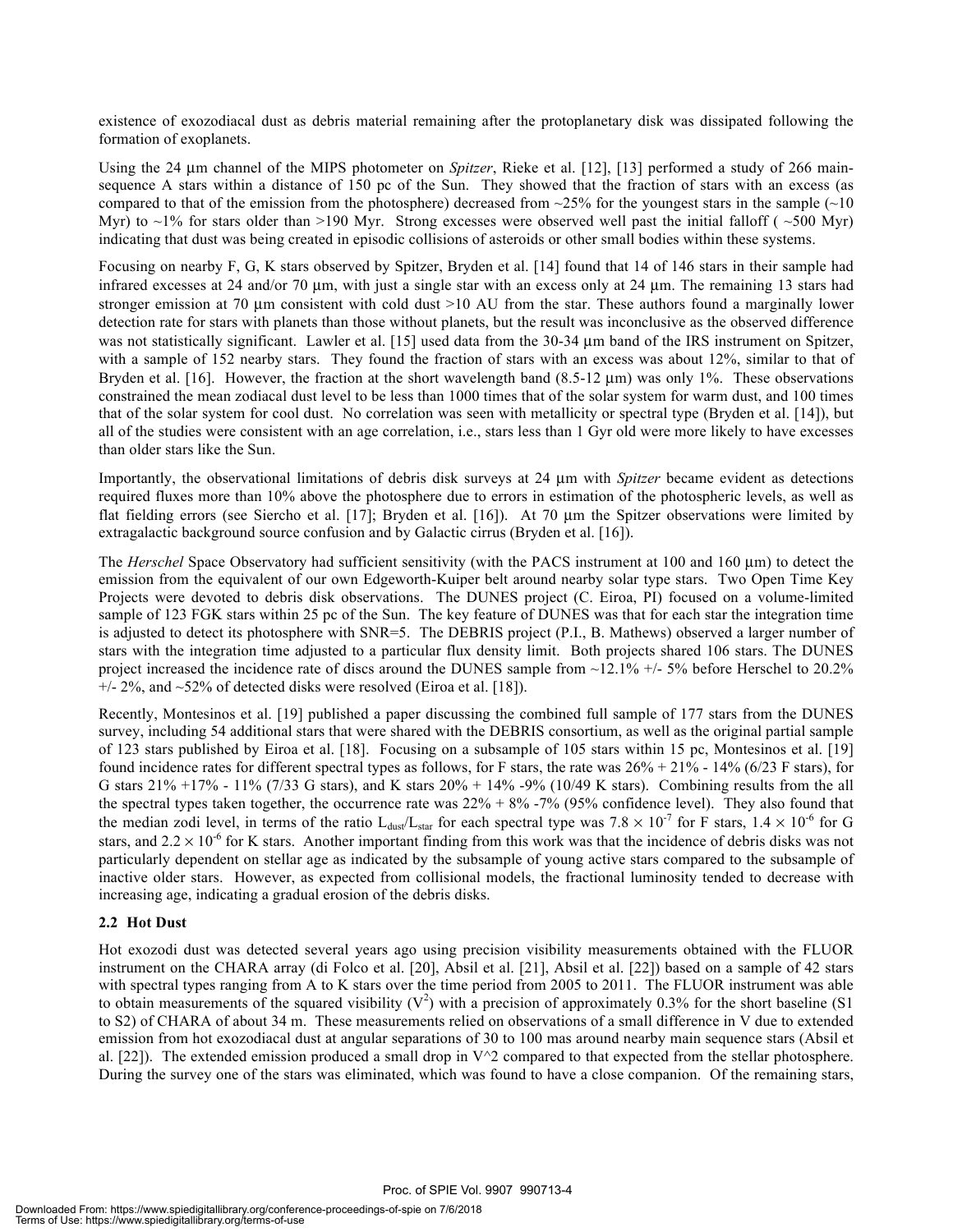22 were known to have cold dust, and 19 were not known to have any dust. There were 12 A stars, 14 F stars, and 15 G or K stars. Of the final sample of 41 stars, 14 were found to have hot dust, but two detections were not considered significant, leaving the 12 with a K-band circumstellar excess, giving an incidence rate of  $29\% +8\% -6\%$  (> 3 sigma detections). The results on the survey of K-band excesses can be compared with those from the far-infrared surveys of cold dust from Spitzer and Herschel, and the survey of warm dust in the habitable zone, carried out by the Keck Interferometer a few years ago.

#### **2.3 Warm Dust in the Habitable zone and Nulling Interferometry**

There has been relatively little observational work on the warm component of debris disks, corresponding to dust in the habitable zone. Nulling interferometry has become the main technique used to observe this component of debris disks. With nulling interferometry an achromatic  $\pi$  phase shift is introduced between the electric fields coming from two telescopes before they are interfered, producing a broad-band dark fringe at the location of the host star, and bright fringes  $\lambda$ (2B) from the dark fringe where the interferometer is most sensitive to thermal emission from dust or a planet, where  $\lambda$  is the wavelength of observation and B is the interferometer baseline. This technique was invented by Bracewell [23] in the 1970's, however, it took many years before it was put into observational use. Infrared nulling instruments measure a quantity called the leakage, which is zero only for a perfect instrument with a point-like star. There is a minimum leakage due to instrumental errors such as residual wavefront and path-length errors, as well as the finite size of the host star. The leakage is the difference between the null signal from a target star minus the null signal from a reference star. The leakage can also be related to traditional interferometric quantities such as the visibility, where the null quantity, N, is given by  $N = (1 - V)/(1 + V)$ , where V is the magnitude of the complex visibility which is the Fourier transform of the brightness distribution of the source (see papers by Barry et al. [24], Serabyn et al. [25] for more detailed discussions).

Two studies focused on determining the mean level around nearby main-sequence stars. The first was published by Liu et al. [26] who used the BLINC-MIRAC instrument on the MMT, which had its AO system, the MMTAO, installed at that time. This study focused on six nearby stars: four A stars, one F, and one K star. No warm dust emission was detected from any of the objects, and the 3-σ upper limits ranged from 220 to 10,000 zodis. The second study was the Keck Interferometer Nuller (KIN) survey of 25 stars at N band (Millan-Gabet et al. [27]). There were 3 detections (η Crv,  $\gamma$  Oph, and  $\alpha$  Aql), and 22 non-detections. The non-detections were consistent with a 3- $\sigma$  mean zodi level less than 150 zodis, if all the stars were considered to be a single class of objects. For the KIN observations, the largest source of error was not the formal error due to the scatter in the calibrated leakages, but instead it was the night-to-night variation of the calibrated data on the same stars, which was called the "external" error (Millan-Gabet et al. [27], and Colavita et al. [28], [29]).

#### **2.4 Recent Results on Warm Exozodi Dust Emission and Comparisons with Other Surveys**

Recently, Mennesson et al. [30] published results from the complete KIN survey, with a total of 47 nearby mainsequence stars, including those from the originally published partial survey of 25 stars discussed previously. Measurements were presented from the 10 spectral channels from 8 to 13  $\mu$ m as well as the highest signal-to-noise measurements from the 8-9 µm channel. This larger survey included 5 detections of excesses with significance greater 3σ (η Crv, β leo, β Uma, ζ Lep, and γ Oph) as well as 3 additional stars with probable excess, of significance 1-3σ, for a total of 8 detections out of a sample of 47 stars, or about a 17% detection rate. These additional stars were Fomalhaut, Vega, and Altair.

Figure 2 shows the statistical analysis of 40 stars that were considered "effectively single" in the paper. The left panel displays the histogram of excesses in the 8-9 µm band, showing that it is skewed towards stars displaying positive excesses, with five stars having significance above  $3\sigma$ . The middle panel shows the same data, but now expressed in zodi units, showing a substantial number of the sample stars having excesses in the range of 150-450 zodis. Note also, the third panel, which includes the entire 8-13 µm band also shows a histogram skewed towards positive zodi excess with about 8 stars having excesses above  $2\sigma$ .

Mennesson et al. [30] also explored correlations with the observations described in Sections 2.1 and 2.2 above, as seen in Figure 3. Here we see that excess rates observed in the mid-infrared by the Keck Nuller are compared with those known to have either far-infrared (cold), or near-infrared (hot) excesses, or none previously observed. For the Keck Nuller data in the 8-9 µm band, the mid-infrared (MIR) excess rate is defined as requiring and excess with significance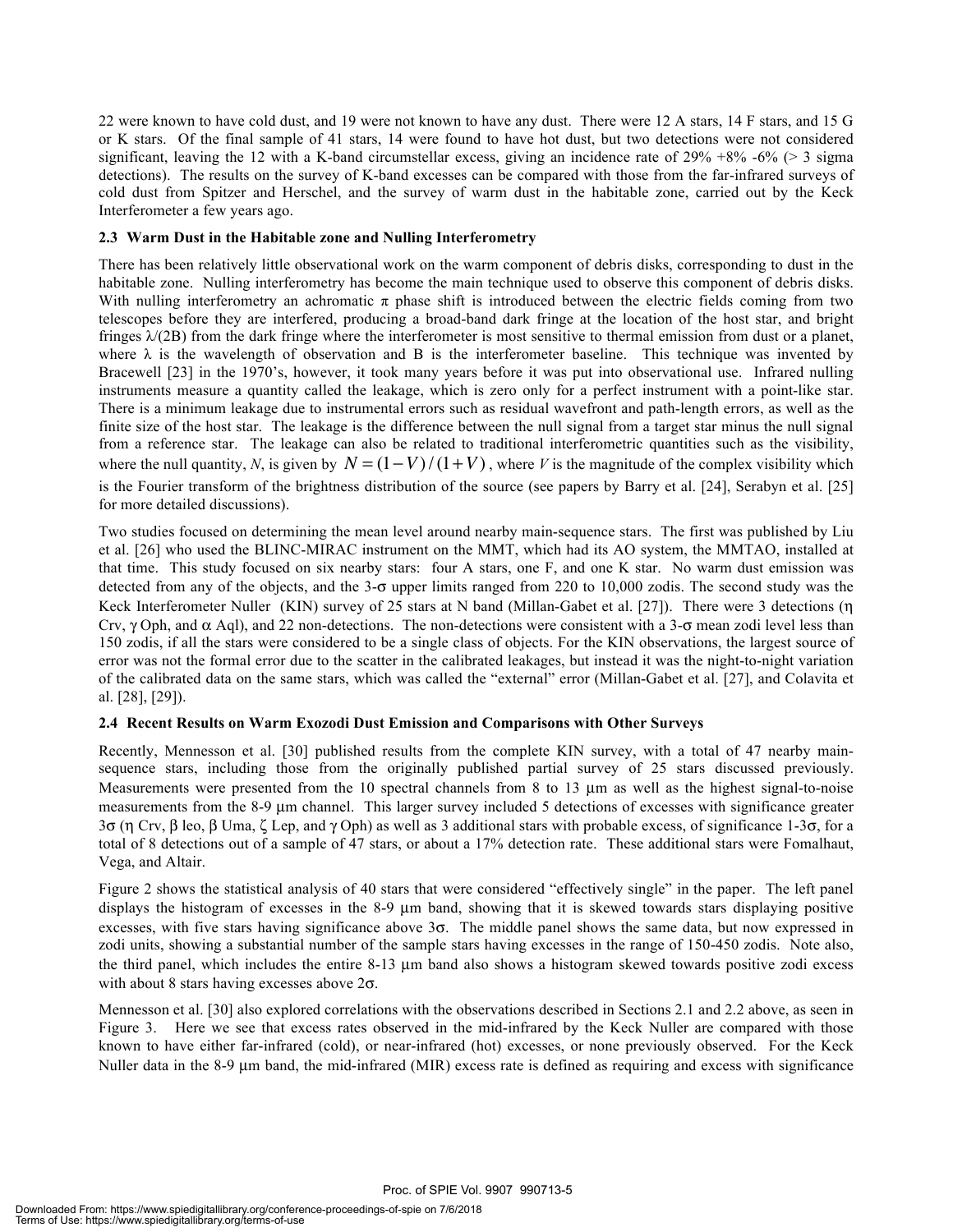greater than 3 $\sigma$ . For the observations from 8 to 9 µm, only a significance of 2 $\sigma$  is used in the figure. Note that there is a strong correlation between detections of cold excesses at far-infrared (FIR) wavelengths, e.g., from Herschel or Spitzer SED observations at 70 µm or longer wavelengths. Interestingly for the most sensitive measurements with the Keck Nuller in the 8-9 µm band, there is essentially no correlation with the existence of hot dust detected in the near-infrared.



Figure 2. The left panel displays the histogram of excesses in the 8-9 µm band, showing that it is skewed towards stars displaying positive excesses, with five stars having significance above 3σ. The middle panel shows the same data, but now expressed in zodi units, showing a substantial number of the sample stars having excesses in the range of 150-450 zodis. Note also, the third panel, which includes the entire 8-13 um band also shows a histogram skewed towards positive zodi excess with about 8 stars having excesses above  $2\sigma$ . (Adapted from Mennesson et al. [30]).



Figure 3. Excess rates observed in the mid-infrared by the Keck Nuller are compared with those known to have either farinfrared (cold), or near-infrared (hot) excesses, or none previously observed. For the Keck Nuller data in the 8-9 µm band, the mid-infrared (MIR) excess rate is defined as requiring and excess with significance greater than  $3\sigma$ . For the observations from 8 to 13  $\mu$ m, only a significance of 2 $\sigma$  is used in the figure. Note that there is a strong correlation between detections of a cold excess at far-infrared (FIR) wavelengths, e.g., from Herschel or Spitzer SED observations at 70 µm or longer wavelengths, and the detection of a mid-infrared excess. (Adapted from Mennesson et al. [30]).

#### **3. THE LBTI HOSTS PROGRAM**

#### **3.1 The LBTI Instrument and Its Unique Discovery Space for Exozodi Studies**

The LBTI has emerged as the best current instrument for improved detection limits for warm debris disks and exozodi studies around nearby stars. The outstanding performance of the LBTI results from a number of unique instrumental features. The LBTI has only three warm reflections before the cold optics of the Universal Beam Combiner (UBC) as well as adaptive secondaries with high-order wavefront correction that provides very high Strehl ratios at N band (>98%). The UBC feeds the components of the LBTI, consisting of NOMIC, the mid-infrared camera and nuller, as well as LMIRCAM, an additional camera operating at L and M bands. The throughput (transmission) to the detector is  $\sim$ 20% and the emissivity is very low, <10%, giving it the highest photometric sensitivity of any ground-based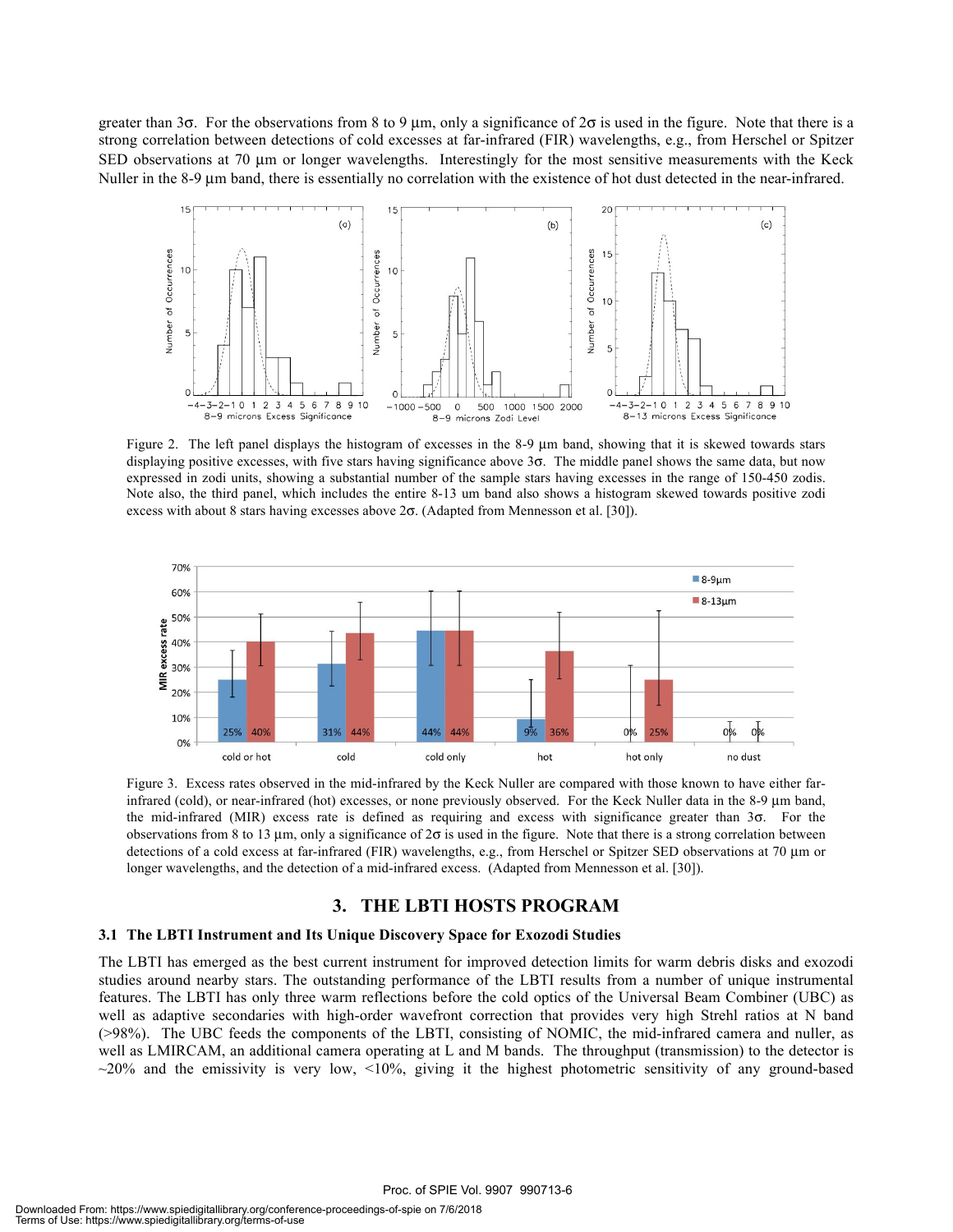interferometer operating in the mid-infrared. The expected photometric uncertainty is 0.01% compared to 0.3% for the Keck Interferometer Nuller (KIN).

Besides the high photometric sensitivity, the angular resolution of the LBTI is well-suited to observations of warm debris disks. The first bright fringe is located at an angular distance of  $\lambda/(2B)$  from the central dark fringe, where  $\lambda$  is the wavelength of observation and B is the baseline. For the case of LBTI at 10 µm and with a center-to-center spacing of 14.4 m for the two 8.4-m diameter mirrors, the first bright fringe is located at 72 milliarcsec (mas), close to the angular size of 1 AU at 10 pc, which is 100 mas, corresponding to warm dust in the habitable zone at an earth distance from a star like the Sun.



Figure 4. Luminosity function for stars between 0 and 13 Gyr old. The solid line denotes the observed distribution function based on photometric surveys and the dotted line is an extrapolated luminosity function assuming an in situ collisional model consistent with the observational data. The limit from the KIN survey is shown and the unique space occupied by the LBTI survey is shown by the cross-hatched region on the plot. (Kennedy et al. [31]).

The NOMIC camera itself includes the nuller (NIL) at N band and PhaseCam, which operates at H and K bands to stabilize the null within NIL. NOMIC includes a cold field stop with two slits, a pupil wheel with dual and single apertures of varying sizes, dual 12-hole non-redundant aperture masks, and dual spider-annuli masks. The filter wheels include a variety of set of narrow band filters  $(0.7 \mu m)$  wide centered at 7.9, 8.9, 9.1, 9.8, 11.9, 12.5  $\mu$ m), wide filters  $(N'$  $-$  9.9-12.4  $\mu$ m, also 8-13.8  $\mu$ m, 8.1-9.4  $\mu$ m, 10.1-11.1  $\mu$ m), 18  $\mu$ m and 24  $\mu$ m filters, and a grism for low-resolution spectroscopy. Further details of the LBTI instrument can be found in the contributions to this conference by Hinz et al. [9] and Defrère et al. [10] mentioned previously.

The importance of LBTI to the study of exozodiacal dust can be seen in Figure 4, which displays an extrapolated luminosity function for exozodiacal dust disks (Kennedy et al. [31]). In this figure the dark line displays the observed luminosity function, which exists only for the dusty stars observed in the photometric surveys discussed previously. An extrapolated luminosity function, assuming an in situ collisional model consistent with the observational data, is shown by the dotted line. The LBTI uniquely explores the luminosity function at the low fractional luminosity levels. Limits for TPF and an upper limit derived from the KIN survey are also displayed in this figure.

#### **4. RECENT PUBLICATIONS FROM THE HOSTS PROGRAM**

#### **4.1 Target Selection**

A paper describing the target selection methodology and results was published this past year (Weinberger et al. [32]). Figure 5 summarizes the key results of the target selection paper. Two sample types have been determined based on three different methods. For FGK stars, which are of greatest interest for exoplanet direct imaging missions, two differing selection methods were compared, one we call the *Mission Oriented Selection* is determined by applying a target selection code derived from work on the New Worlds Observer (Turnbull et al. [33]), and the other is a *Mission*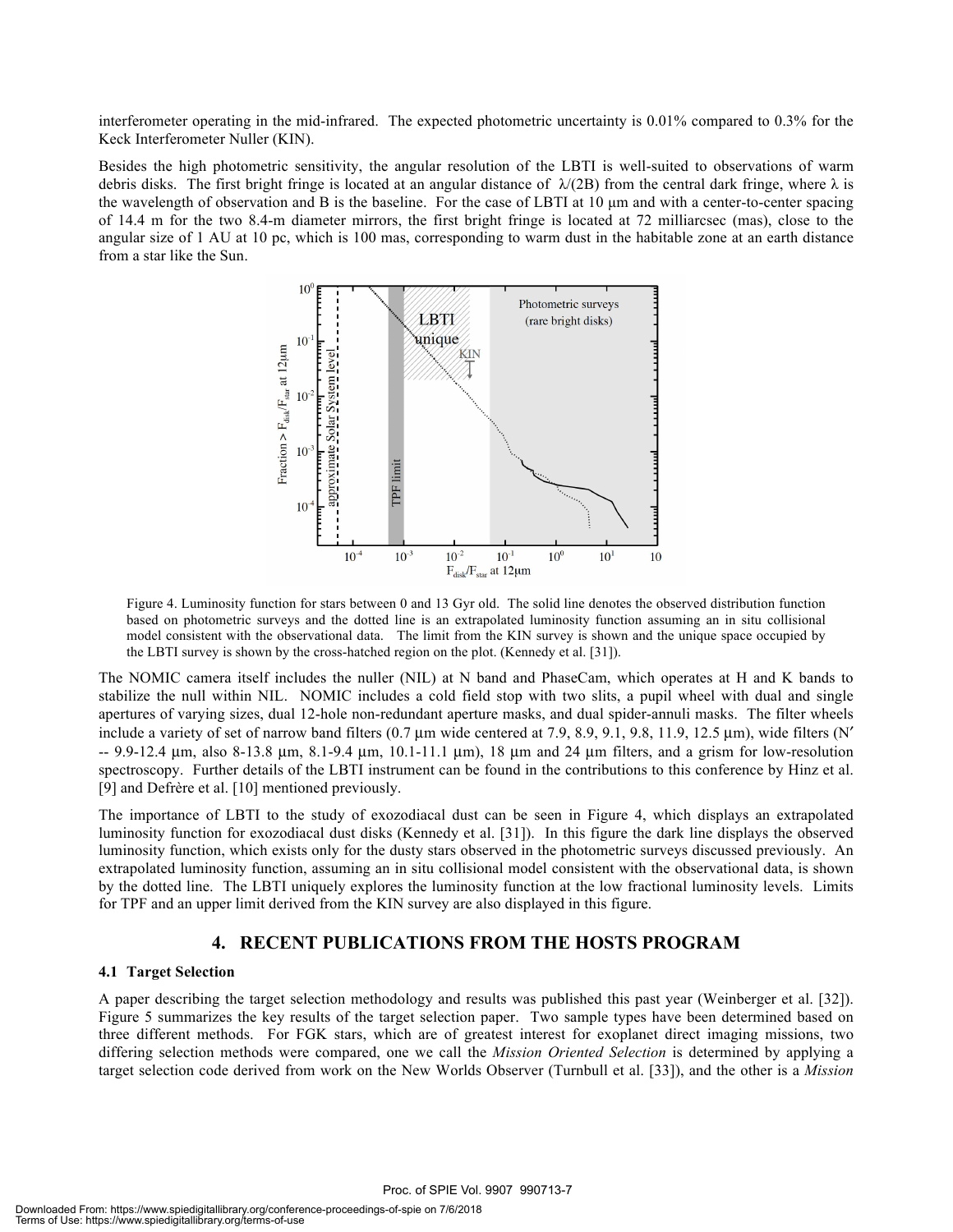*Independent Selection* derived from the Unbiased Nearby Survey (UNS) sample (Phillips et al. [34]). Both selection methods were applied to stars with spectral types later than F5 and resulted in a sample of 49 nearby sun-like stars, which we call the *"Sun-like Sample".* A second sample is called the *"Sensitivity Sample"*, and it consists of stars earlier than F4 for which the LBTI has the best sensitivity. This sample consists of 26 stars of spectral type A0-F4, 12 of which have known excesses. This second sample will allow us to probe the exozodi luminosity function at the lowest levels, allowing for a potential extrapolation to the luminosity function of FGK stars in the *Sun-like Sample*, and it also allows us to correlate cold dust from those stars in this sample with known excesses with detections of warm dust from LBTI, which can give us greater insight into the dynamics and evolution of exozodiacal dust. The main exclusions for the two samples were binaries with separation less than 1.5 arcsec and all the stars had to have declination greater than -30 degrees.



Figure 5. The complete sample for the HOSTS program discussed in Weinberger et al. [32] is shown, with green circles denoting the Sun-like Sample of 48 nearby solar type stars (late F, G, and K spectral types) and the blue triangles denoting the sensitivity driven Early-type Sample of 20 additional (early F and A stars). Note that stars falling below the black line, which denotes the Earth Equivalent Insolation Distance (EEID) of 60 mas. Stars above this line were excluded from the sample because their exozodi emission would be in the first null, making LBTI not very sensitive to this dust. The first transmission peak for LBTI is at 79 mas and the inner working angle is ~39 mas, given the 14.4-m separation of the two primaries (baseline, B) at a wavelength ( $\lambda$ ) of 11 µm, and the definition of the inner working angle as  $\lambda/(4B)$ , respectively (Adapted fromWeinberger et al. [32]).

#### **4.2 Modeling**

Our team created a modeling framework for the LBTI observations in order to determine dust density levels from detections and to place upper limits on the dust levels for non-detections. A paper describing this effort was recently published (Kennedy et al. [35]). LBTI observations of thermal dust emission can be converted into predictions and upper limits for scattered light observations. In this way the LBTI observations will help optimize the target list for individual stars and as a class for visible wavelength direct imaging missions such WFIRST-AFTA, Exo-C, Exo-S, and ATLAST that are currently in a study phase. The modeling effort connects simple physical models of dust disks with the well-known modeling program zodipic [36], which utilizes the Kelsall model [6] of our own zodiacal dust. The modeling effort also allows for predictions of the sensitivity of LBTI for the two target samples discussed in the previous section. Figure 6 displays such a prediction assuming the LBTI reaches a stabilized null depth of 10<sup>-4</sup>, with the *Sun-like* sample shown in the red open circles and the *Sensitivity* sample shown in the blue open squares. Note that the bulk of the stars in the *Sun-like* sample from K0 to F0 have detectable zodi limits from about 10 to 3 zodies, while the *Sensitivity* sample stars are clustered near the Solar System zodi level and even lower for the most luminous stars A stars in the sample. This figure clearly shows that the LBTI has the potential to determine the zodi levels of nearby stars, both individually and as a class, necessary to formulate the direct imaging missions in support of the Astro2010 Decadal Survey goals.

Proc. of SPIE Vol. 9907 990713-8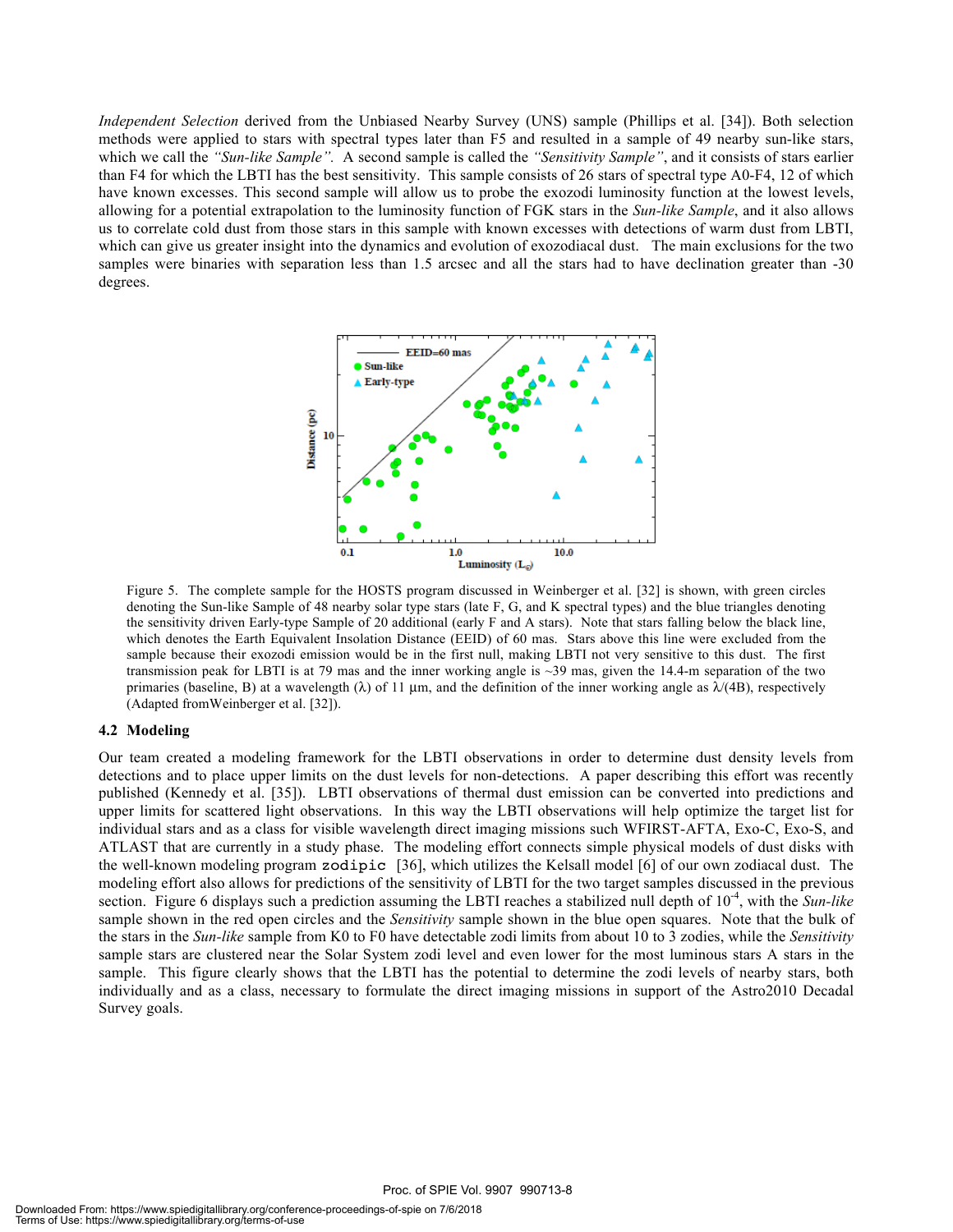

Figure 6. Prediction of LBTI sensitivity limits in terms of solar system zodi units as a function of stellar luminosity assuming the LBTI reaches a stabilized null depth of  $10^{-4}$ . Stars from the *Sun-like* sample are denoted by the red open circles and the *Sensitivity* sample by the blue open squares. The zodi level for the Solar System is indicated by the dashed line. The gray symbols indicate limits for a pessimistic narrow-disk scenario where the disks cover the habitable zone only from 320 to 210K (Kennedy et al. [35]).



Figure 7. The red symbols denote the measurements of η Crv and the blue symbols are measurements of the calibrator stars for each Observing Block (OB) as a function of Universal Time (UT), as discussed in Defrère et al. [37] The black line is an average of the calibrator measurements, and the average error in the null measurements for the calibrators is indicated by the dotted lines. The estimated instrumental null floor is shown in the lower panel. The excess is detected in the N′ band (9.81-12.41 µm) over a field-of-view of ~140 mas in radius, corresponding to ~2.6 AU at the distance of  $\eta$  Crv (Defrère et al. [37]).

#### **4.3 First science results: η Corvi**

Our first science results were obtained during a commissioning run in February 12, 2014, with the star η Crv. A paper describing these results was also published in 2015, in Defrère et al. [37]. Three hours of nulling data were taken near transit. Details of the observations and modeling are presented in the paper. Figure 7 displays null leakage measurements from the LBTI as a function of observation time in UT hours. The red diamond symbols denote the measurements of η Crv and the blue square symbols display measurements of the calibrator stars. The black line is an average of the calibrator measurements. The dotted lines are the average of the error in the null measurements for the calibrators. The estimated instrumental null floor is shown in the lower panel. This is a clear detection of the warm disk around η Crv,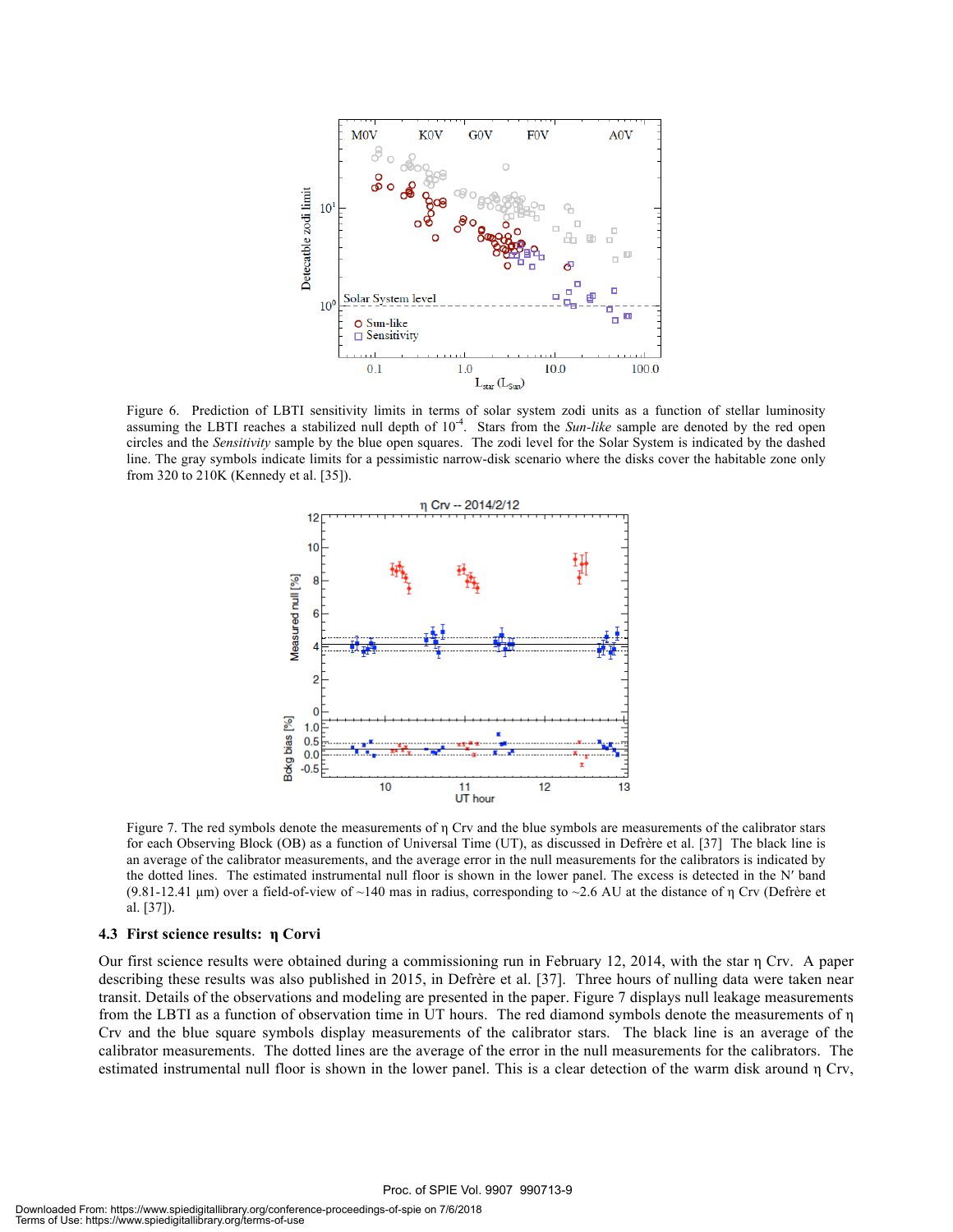which had previously been detected with the Spitzer IRS instrument with an excess of 17% [38], and an excess of 4% observed with the Keck Interferometer Nuller (Millan-Gabet et al. [27]).



Figure 8. The red squares denote calibrated nulls obtained on the bright G8III+A3IV binary system γ Per (angular separation of 252 mas) on UT December 31, 2013. The solid blue line shows the expected source null using the well-known orbital parameters for this system and the estimated flux ratio in the N' band (see the published paper for more information). The dotted lines correspond to the 1-σ uncertainty on the flux ratio while the black dash line represents the geometric null floor due to the finite extension of the primary. (Adapted from Defrère et al. [39])

#### **4.4 Nulling Data Reduction and On-Sky Performance of LBTI**

In a recent paper by Defrère et al. [39], the LBTI team reported progress on the LBTI HOSTS program as of the end of the commissioning phase in the spring of 2015. This paper discussed the theory of operation of the LBTI as a nulling interferometer, data reduction methods, and on sky performance. Substantial progress on wavefront control, phase stabilization, and data reduction methodology allowed LBTI to reach a calibrated null of 0.05% in February 2015 on the A3V star β Leo. This result is equivalent to a measuring an exozodi disk density of 15 to 30 solar system zodis at 10 pc for a Sun-like star, using the adopted disk model discussed previously in the paper by Kennedy et al. [35].

Figure 8 displays an example of the on-sky performance of the nuller observations of the binary system γ Per. The solid blue line shows the expected source null using the well-known orbital parameters for this system and the estimated flux ratio in the N' band (see the published paper for more information). The dotted lines correspond to the  $1-\sigma$  uncertainty on the flux ratio while the black dash line represents the geometric null floor due to the finite extension of the primary.

The new results from LBTI set a new record for high-contrast interferometric imaging in the near-infrared, and provides a new opportunity for not only studies of debris disks around nearby stars, but substantial additional science of protoplanetary and exoplanetary systems.

#### **5. CURRENT STATUS**

The LBTI HOSTS project passed its Operational Readiness Review (ORR) and entered into the Science Verification Phase (SVP) in the Spring of 2015. Figure 9 summarizes the status of the LBTI project at the time of the ORR in terms of its sensitivity defined as the luminosity ration of the dust to the star at a particular dust temperature, e.g.,  $L_{\text{dust}}/L_{\text{star}}$ . Note that the LBTI was reaching a level of approximately 12 solar system zodis in three hours of integration, slightly extrapolated from a measurement of 15 zodis in a shorter integration time.

Improvements to the fringe stability are expected as improvements to the phasing camera software control loops are underway including a feed forward system to reduce the effect of telescope vibration. Also, progress has been made on reducing the contribution of fluctuations in the Precipitable Water Vapor (PWV) between the two telescopes to the nulling floor. The SVP was supposed to start in the second semester of 2015 at the LBTI, however, a failure of the Adaptive Secondary system on one of the telescopes precluded the start of the SVP until the Spring of 2016. Spectacularly bad weather over about 1 dozen nights, led to the LBTI operating with the dome open for only about one night in total. Even so, the LBTI team was able to show that the system reached the previous performance level and is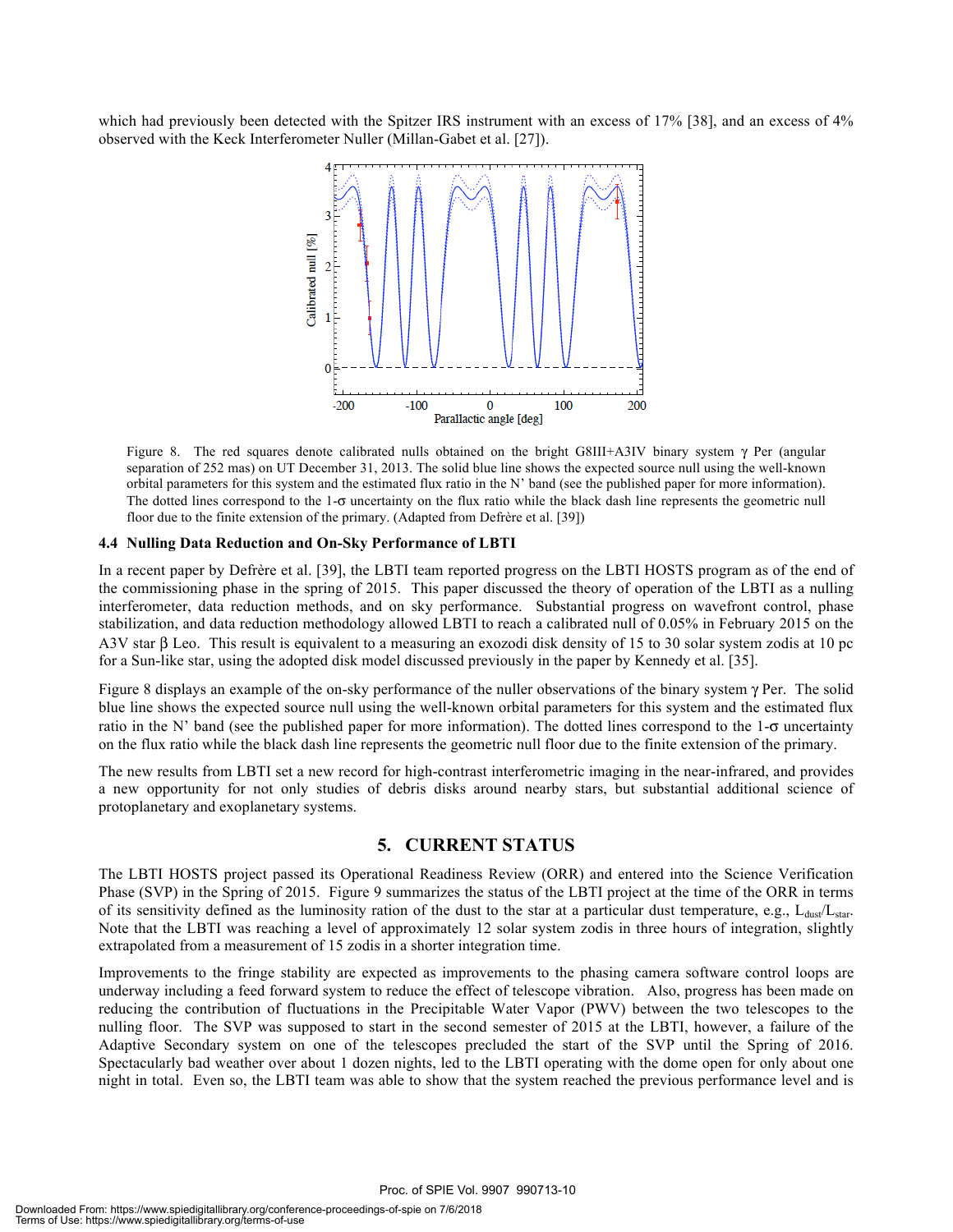on track to achieve the ultimate expected performance. There is ongoing work at the LBT Observatory to characterize and reduce telescope vibrations, although the low frequency vibrations (less than 20 Hz) are reduced by the feed forward system. See the recent paper by Defrère et al. [10] for a discussion of some of these aspects of the continued performance improvements expected next year.



Figure 9. Comparison of the sensitivity of major instruments as a function of dust temperature, using  $L_{dust}/L_{star}$  as a measure of sensitivity, where  $L_{dust}$  is the luminosity of dust and  $L_{star}$  is the luminosity of a star. Note that LBTI has the best sensitivity of all existing and near-term instruments for dust between 150 and 1000 K, including the MIRI instrument on JWST. The performance of the LBTI as of the Operational Readiness Review (ORR) in the Spring of 2015 is shown by the orange circle. The green circle denotes expected performance after additional improvements to the system are made. The ORR value is equivalent to 12 solar system zodi for a Sun-like star at 10 pc. Actual measurement error was 500 ppm (15 zodi) for a Solar-type star at 10 pc. The ORR limit (orange filled circle ) of 12 zodi (400 ppm) is based on a small extrapolation of additional observing time, and it is more than 10 times better than that obtained by the Keck Interferometer Nuller several years ago. (Adapted from Roberge et al. [4]).

#### **6. SUMMARY AND CONCLUSIONS**

The LBTI HOSTS project will for the first time measure exozodi levels around nearby direct imaging sun-like target stars at the level of 10 times or lower than that of the solar system zodiacal dust level. Two types of target samples have been selected. One is called the "Sun-like" sample and it consists of 48 stars with spectral types later than F5; the other is called the "Sensitivity" sample and it consists of 20 stars having spectral types earlier than F4. For the latter sample, dust levels of the order of one solar system zodi or lower can be expected for some of the stars having the earliest spectral types.

The LBTI HOSTS project passed its Operational Readiness Review (ORR) and entered into the Science Verification Phase (SVP) in the Spring of 2015. Improvements to the fringe stability are expected as improvements to the phasing camera software control loops are underway including a feed forward system to reduce the effect of telescope vibration. Also, progress has been made on reducing the contribution of fluctuations in the Precipitable Water Vapor (PWV) between the two telescopes to the nulling floor.

The first detection of warm zodiacal dust was achieved during commissioning with a clear detection of dust around η Crv. Papers discussing the target selection process and target list, modeling, and first results on η Crv were published in refereed journals in 2015, and a new paper on the technical aspects of LBTI including the nulling data reduction methodology and the on sky performance was published earlier this year. The SVP was supposed to start in the second semester of 2015 at the LB, however, a failure of the Adaptive Secondary mirror on one of the telescopes precluded the start of the SVP until the Spring of 2016. Spectacularly bad weather over about 1 dozen nights, led to the LBTI operating with the dome open for only about one night in total. Even so, the LBTI team was able to show that the system reached the previous performance level and is on track to achieve the ultimate expected performance.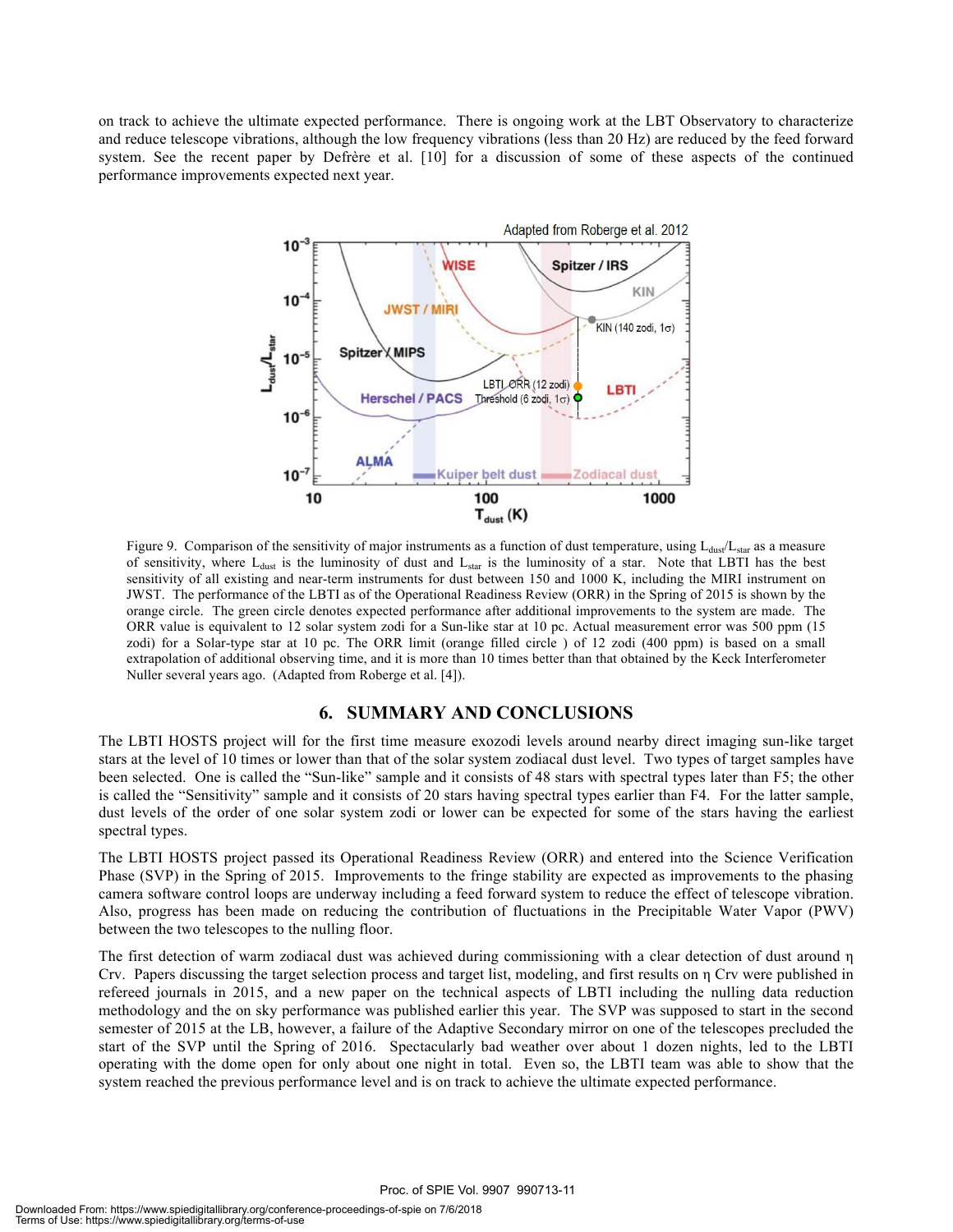At the next SPIE conference we hope to provide measurements of the luminosity function for the zodiacal dust level around nearby main sequence stars representative of target stars of upcoming and proposed direct imaging missions. Also we plan to explore the correlations between observations of the hot, cold, and warm dust in debris disks in order to further understand the physical processes governing their formation and evolution.

#### **7. ACKNOWLEDGMENTS**

The research described in this paper is supported by the Astrophysics Division of the National Aeronautics and Space Administration and the Large Binocular Telescope Observatory, and by a grant from the European Union through ERC grant number 279973 (GMK & MCW).

#### **REFERENCES**

- [1] Lawson, P. R., Traub, W. A., and Unwin, S. C. (editors), "Exoplanet Community Report," JPL Publication 09-3, Chapters 2 and 4 (2009).
- [2] Stapelfeldt, K. et al, Exo-C final report (2015).
- [3] Seager, S. et al., Exo-S final report (2015).
- [4] Blandford, R. et al., "New Worlds, New Horizons," Astro2010 Decadal Survey, National Academies Press, Washington, DC (2010).
- [5] Roberge, A. et al., PASP, 124, 799 (2012).
- [6] Kelsall, T. et al., ApJ, 508, 44 (1998).
- [7] Defrère, D. et al., Proc. SPIE, Vol. 8442, 84420M, 1 (2012).
- [8] Stark, C. & Kuchner, M., ApJ, 707, 543 (2009).
- [9] Hinz, P. et al., paper 9907-03, this conference (2016).
- [10] Defrère, D. et al., paper 9907-50, this conference, (2016).
- [11] Mennesson et al. paper 9907-32, this conference (2016).
- [12] Rieke, G. et al., ApJS, 154, 25 (2004).
- [13] Rieke, G. et al., ApJ, 620, 1020 (2005).
- [14] Bryden, G. et al., ApJ, 705, 1206 (2009).
- [15] Lawler, S. et al., ApJ, 705, 89 (2009).
- [16] Bryden, G. et al., ApJ, 636, 1098 (2006).
- [17] Siercho, J. M. et al., ApJ, 785, 33 (2014).
- [18]Eiroa, C. et al., A&A, 555, A11 (2013).
- [19]Montesinos, B. et al. A&A in press, arXiv:1605.05837 (2016).
- [20] Di Folco, E. et al., A&A, 475, 243 (2007).
- [21] Absil, O. et al, A&A, 487, 1041 (2008).
- [22]Absil, O. et al. Proc. SPIE, Vol. 88445, 84450X-1, (2012).
- [23] Bracewell, R., Nature, 274, 780 (1978).
- [24] Barry, R. K. et al., ApJ, 677, 1253 (2008).
- [25] Serabyn, E. et al., ApJ, 748, 55 (2012).
- [26]Liu, W. et al., ApJ, 693, 1500 (2009).
- [27]Millan-Gabet, R. et al., ApJ, 734, 67 (2011).
- [28]Colavita, M. et al., PASP, 121, 1120 (2009).
- [29] Colavita, M. et al., PASP, 122, 795 (2010).
- [30] Mennesson et al., ApJ, 707:119, 1 (2014).
- [31]Kennedy, G. & Wyatt, M. MNRAS, 433, 2334 (2013).
- [32] Weinberger, A. et al., ApJSS 216:24, 1 (2015).
- [33] Turnbull, M. et al., PASP, 124, 418 (2012).
- [34] Phillips, N. et al. MNRAS, 403, 1089 (2010).
- [35] Kennedy, G. et al., ApJSS, 216:23, 1 (2015).